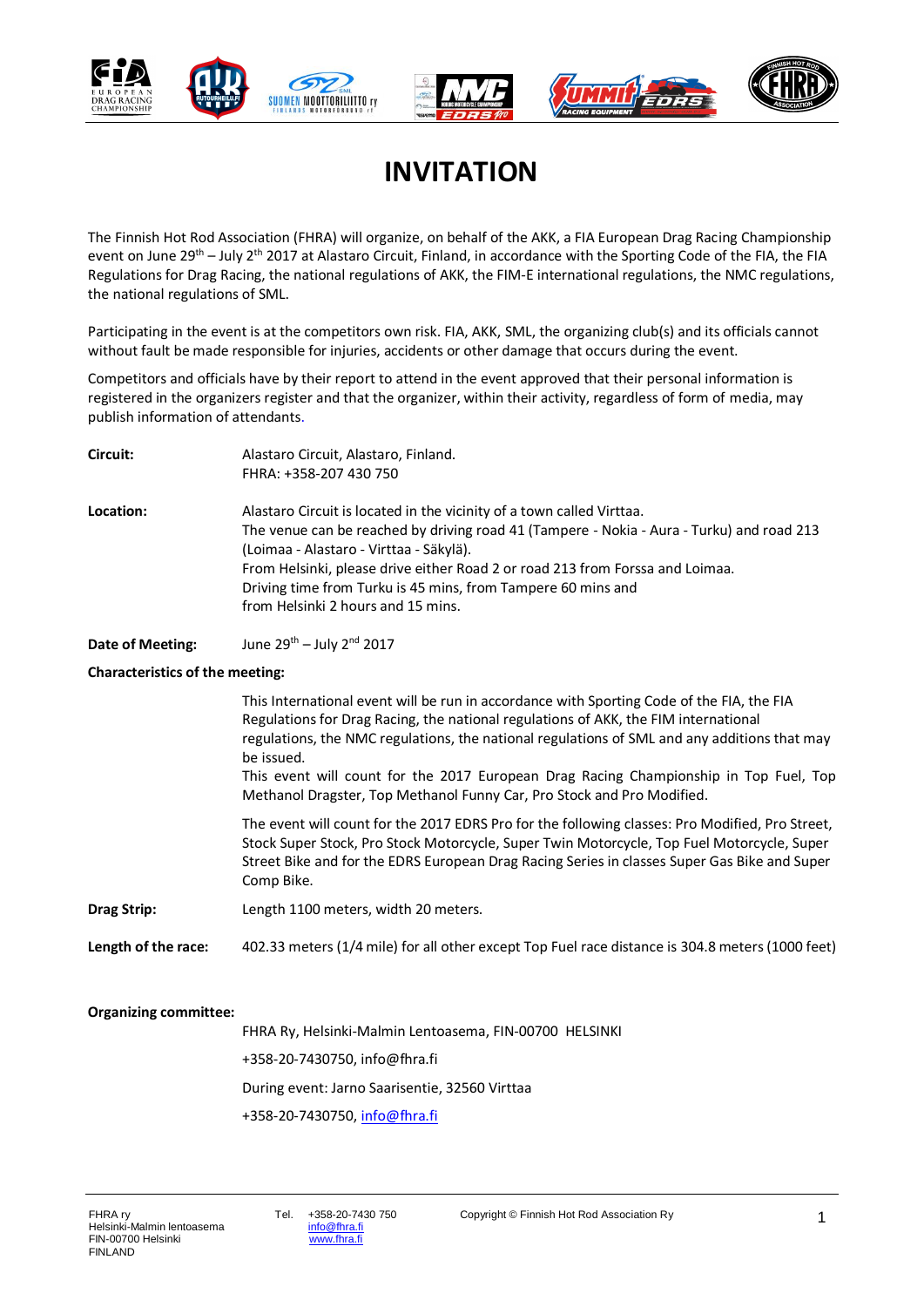









#### **Press Office:**

FHRA Ry, Helsinki-Malmin Lentoasema, FIN-00700 HELSINKI +358-20-7430750, info@fhra.fi During event :Jarno Saarisentie, 32560 Virttaa +358-20-7430750, info@fhra.fi

#### **Key Officials of the Event**:

| <b>Race Director:</b>                                | Toni Erälähde                                                          |  |
|------------------------------------------------------|------------------------------------------------------------------------|--|
| <b>FIA Jury:</b>                                     | Phil Evans (GBR) Chairman<br>Helene Rapp (SWE)<br>Tomi Patoharju (FIN) |  |
| <b>FIA Race Director:</b>                            | Tapio Väljä (FIN)                                                      |  |
| <b>FIA Technical Delegate:</b>                       | Gerard Roelofsen (NLD)                                                 |  |
| <b>EDRS Pro Jury President:</b>                      | Lin Amundsen (NOR)                                                     |  |
| <b>EDRS Pro Technical Chief:</b>                     | Peter Larsson (SWE)                                                    |  |
| <b>FIA Assistant to the</b>                          |                                                                        |  |
| <b>Technical Delegate:</b>                           | <b>Frans Steilberg</b>                                                 |  |
| <b>Chief Scrutineer:</b>                             | Hannu Nurminen                                                         |  |
| Race Secretary:                                      | Kaisa Lökfors                                                          |  |
| Chief Timekeeper & judge of fact: Petteri Haapaniemi |                                                                        |  |
| <b>Safety officer:</b>                               | Björn Åkerblom                                                         |  |
| <b>Chief Medical Officer:</b>                        | Tuomo Elfengren                                                        |  |
| <b>Chief starter:</b>                                | Jani Vaittinen                                                         |  |
|                                                      |                                                                        |  |

**Judge(s) of Fact for Crossing of Centre Line & False start**: Jani Vaittinen

#### **Classes eligible for European Championship points**:

Pro Modified (PM) Pro Stock (Pro) TMFC and TMD will run together Top Fuel (TF)

All elimination fields are limited to 8 cars each, except PM which is limited to 16 cars.

#### **EDRS Pro MC**

Top fuel bike, Super twin top fuel, and pro stock bike are limited 8.ladder system

The organizers reserve the right to decide to run smaller or larger fields in first round elimination's if appropriate, without further consultation or notification and also to cancel or abandon a class in liaison with the Stewards of the event.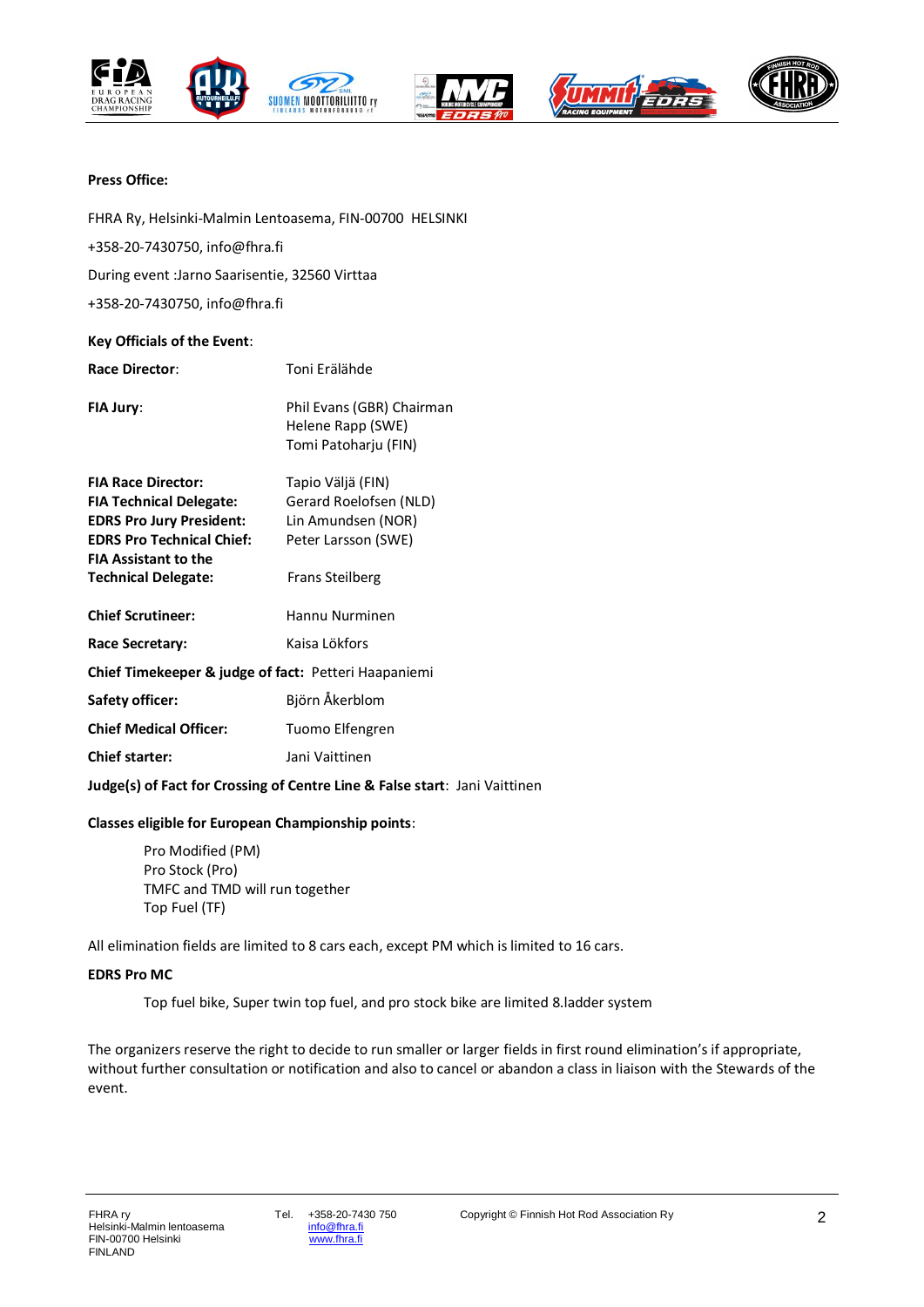









#### **Preliminary schedule:**

| Wednesday 28 <sup>th</sup> of June                    | Track gate open for arrival                                        | 12:00                                                 |
|-------------------------------------------------------|--------------------------------------------------------------------|-------------------------------------------------------|
|                                                       | Race office open<br>Tech. Inspection open<br>Pit silence           | $18:00 - 22:00$<br>$18:15 - 20:00$<br>$20:00 - 09:00$ |
| Thursday 29 <sup>th</sup> of June                     | Race office open<br>Tech. Inspection open<br>Qualifying for SM and | $08:00 - 19:00$<br>$08:30 - 19:00$                    |
|                                                       | <b>EDRS Pro Car groups</b><br>Pit silence                          | 09.00-18.00<br>$20:00 - 09:00$                        |
| Friday 30 <sup>th</sup> of June                       | Race office open                                                   | $08:00 - 19.00$                                       |
|                                                       | Tech. Inspection open<br>Qualifying for SM and                     | $08:30 - 19:00$                                       |
|                                                       | <b>EDRS Pro Car groups</b>                                         | $09:00 - 18:00$                                       |
|                                                       | Pit silence                                                        | $20:00 - 09:00$                                       |
|                                                       | FIA categories qualifying                                          | 11:00 and 14:00                                       |
| Saturday 1 <sup>th</sup> of July                      | Race office open                                                   | $08:00 - 18:00$                                       |
|                                                       | Tech. Inspection open<br>Qualifying for SM and                     | $08:30 - 15:00$                                       |
|                                                       | <b>EDRS Pro Car groups</b>                                         | $09:00 - 18:00$                                       |
|                                                       | Pit silence                                                        | $20:00 - 09:00$                                       |
|                                                       | FIA categories qualifying                                          | 11:00 and 14:00                                       |
| Sunday 2 <sup>nd</sup> of July                        | Race office open                                                   | $09:00 - 15:00$                                       |
|                                                       | <b>Elimination start</b>                                           | 10:00                                                 |
|                                                       | Elimination end approx.                                            | 17:00                                                 |
| Publication of regulations and acceptance of entries: |                                                                    | 28.04.2017                                            |

#### **Entry Form and Entries**

Anybody wishing to take part in the FHRA Nitro Nationals 2017 must fill out the on-line Official Entry Form, duly completed, and pay their entry by the appropriate closing date at www.dragracing.eu.

- Foreign competitors must have the authority of their ASN
- Entry forms, which are amended, incomplete or defaced, are invalid.
- A vehicle may only be entered once. No driver may drive more than one vehicle in the same class.
- The organizers have the right to refuse an entry without giving any reason
- The organizers reserves the right to limit the number of entries in each class and at the event
- The maximum number of entries in each FIA class is 32.
- By the fact of their entry all competitors will be deemed to have declared that the vehicles, team and personnel under their control will comply with the regulations throughout the event.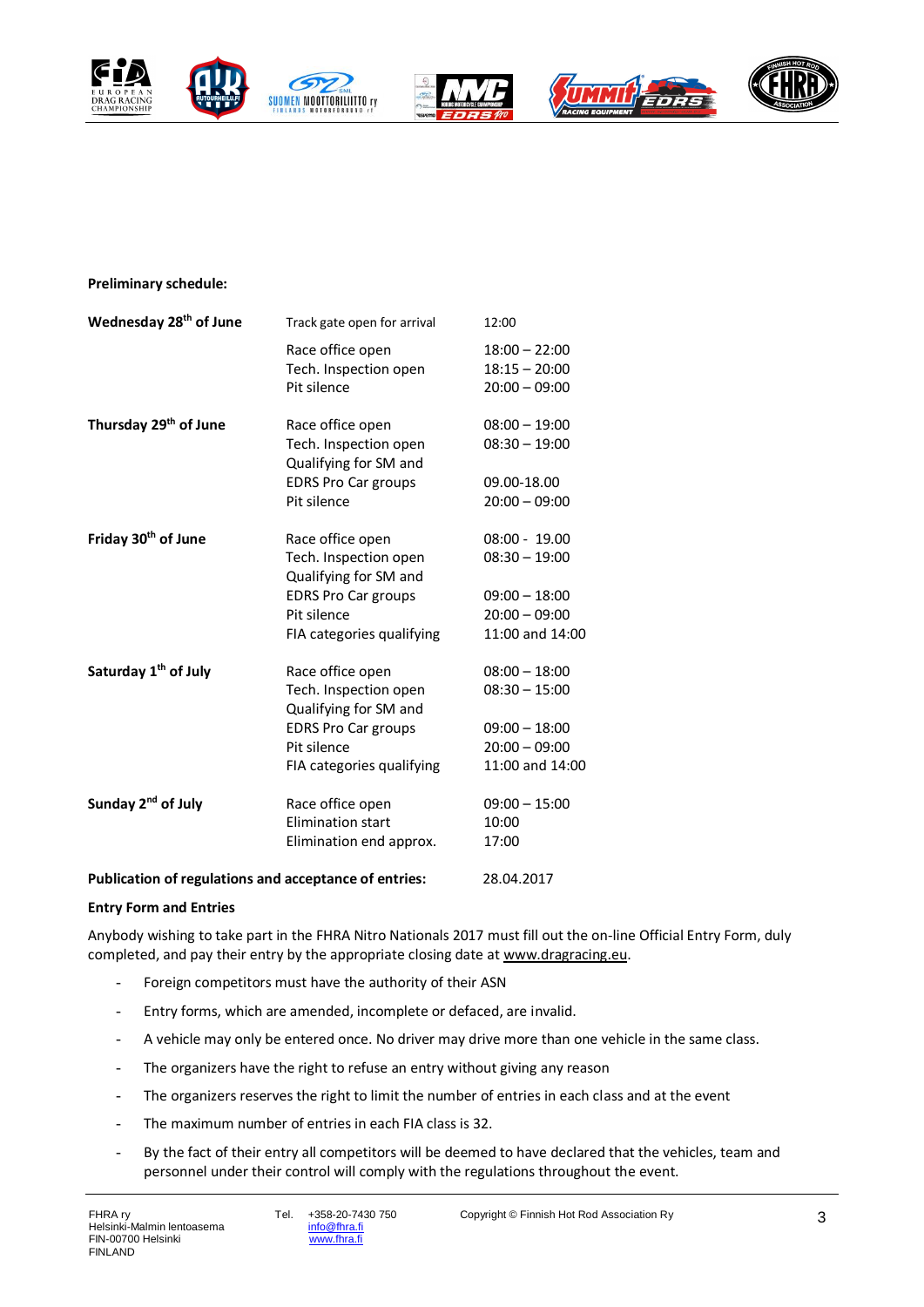

Payment may be done by using international VISA or MasterCard. A confirmation will be sent out when your payment is accepted, but each driver/entrant must visit the website www.dragracing.eu to see if his or her entrance has been correctly registered. Should your name be missing on the list, or if you have any other questions regarding your entry, please contact FHRA, e-mail: [info@fhra.fi](mailto:info@fhra.fi) or phone: +358-207 430 750 for additional information.

#### **Entry Fees and Dates**

Entry fee for all classes is €260 per competitor until June 2<sup>nd</sup> 2017.

Late entries may be accepted after this date but no later than *June 23rd* 2017. If accepted, an extra fee of € 600 in local currency will be charged.

#### *Please note that No Entries will be accepted after June 23rd* **2017.**

- The entry application will only be accepted if accompanied by the total entry fee or by a receipt issued by the competitor's national sporting authority. No vehicle will be allowed to start unless the entry fees have been paid in full.
- Additional fees may be payable by a competitor who refuses to carry the organizer's sponsor's advertising.
- Ticket allocation, including driver, included in the entry fee is 10 team-tickets.
- Entry fees may only be refunded:
	- a) to candidates who are not accepted.
	- b) in case the event do not take place.
	- c) in case the class is cancelled.

**Insurance:** Insurance according to Finnish national laws and FIA requirement for officials, team members and 3<sup>rd</sup> party provided by Finnish ASN AKK-Motorsport and by ASN or FMN.

#### **Administrative Checking**

All drivers must report to the race office at the Main Gate to register and to receive documents necessary for the administrative checking and scrutineering and to receive any additional supplementary regulations.

The administrative check will take place at the scrutineering area and will consist of an inspection of the documents, International License, ASN's, FMN's authorization where necessary, etc. Unless the stewards of the meeting have granted a waiver, those competitors and drivers who fail to report to checking shall not be authorized to take part in practice or the race.

#### **Scrutineering, Technical Inspection:**

Preliminary technical inspection timetable is below. The inspection will be held at official technical inspection area.

Any vehicle taking part in the event must be presented by the driver or his official representative to scrutineering, which will be held at the official technical inspection area (June  $28^{th}$  18.15 - 20.00, June  $29^{th}$  08.30 - 19.00, June  $30^{th}$  08.30 -19.00, July  $1<sup>th</sup>$  08.30 - 15.00). Any vehicle arriving after the closure of scrutineering may be refused permission to start. Additional scrutineering may be carried out at any time during the event. The drivers' safety clothing (protective clothing, helmets, gloves etc. . .) must be presented with the vehicle at scrutineering.

| License:             | All contestants shall have an international DR license issued by ASN of their home country. All<br>drivers must also have a starting license issued by ASN of their home country. |
|----------------------|-----------------------------------------------------------------------------------------------------------------------------------------------------------------------------------|
| <b>Notice Board:</b> | The Official Notice board will be located at the line-up area. Results, notifications and bulletins<br>will be posted on the official notice board                                |
| Fuel:                | There is no fuel available at the circuit.                                                                                                                                        |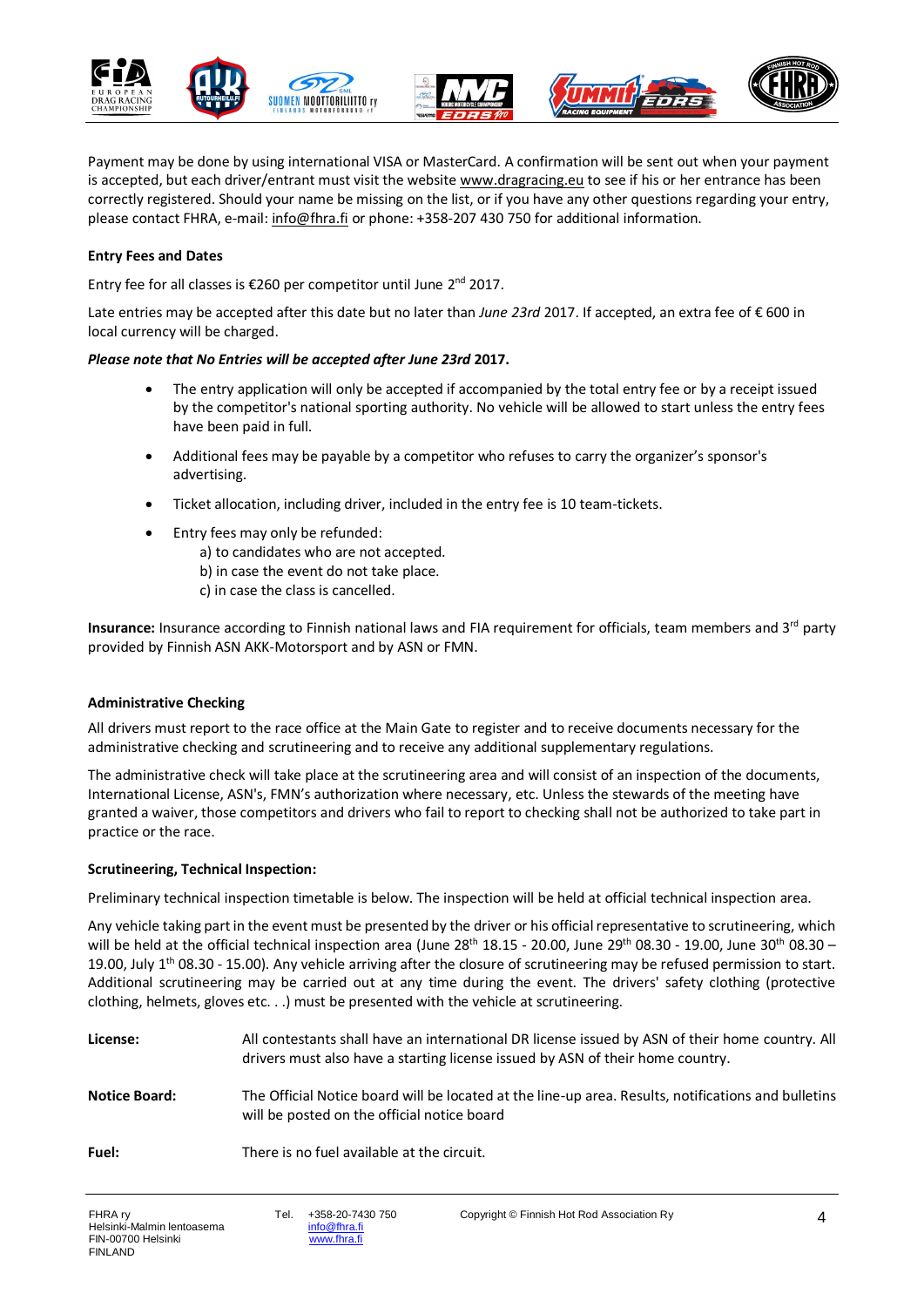







| <b>Refuelling:</b>       | Refuelling must be done with utmost care. Disposing of oil and fuel leftovers must be<br>deposited at a special place designated for that purpose. Non observance may result in<br>disqualification from the event. Leaving oil / fuel barrels at the pits is strongly prohibited. The<br>penalty is 1000 € / barrel.                                                                                                                                                                                                                                                                                                                                                                                          |
|--------------------------|----------------------------------------------------------------------------------------------------------------------------------------------------------------------------------------------------------------------------------------------------------------------------------------------------------------------------------------------------------------------------------------------------------------------------------------------------------------------------------------------------------------------------------------------------------------------------------------------------------------------------------------------------------------------------------------------------------------|
| Pits:                    | When the vehicle is staying at the pits, there must be a carpet, plate or similar under the engine<br>and the transmission in case there is an oil leak. Every team must have at least 6kg fire<br>extinguisher and a fire blanket at the pit with easy access. Fire extinguishers must be inspected<br>within last 12 months. Smoking in the pits prohibited except in the areas provided for smokers.<br>All fire work (welding, grinding etc.) is allowed only by the permission of the Race Director.<br>Please notice that pit space is limited and there for its essential that you give us exact wide and<br>length measurements of your pit combination by the form provided in the end of entry form. |
| <b>Drivers briefing:</b> | Drivers briefing will be held, when needed, 30 minutes before the race. All drivers must<br>participate the briefing                                                                                                                                                                                                                                                                                                                                                                                                                                                                                                                                                                                           |
| <b>Protests:</b>         | Protests shall be done according to FIA 2017 regulations and FIM-E/NMC and SML. Protest fee<br>for FIA groups is € 1000,-. All FIM-E/NMC and SML protest and appeals will be handled<br>according to the rules of SML.                                                                                                                                                                                                                                                                                                                                                                                                                                                                                         |
| <b>Advertising:</b>      | In every participating race vehicles there should be an area reserved for organiser's advertising.                                                                                                                                                                                                                                                                                                                                                                                                                                                                                                                                                                                                             |
| <b>Ending of race:</b>   | According to FIA 2017 regulations and NMC/FIM-E                                                                                                                                                                                                                                                                                                                                                                                                                                                                                                                                                                                                                                                                |
| Alcohol:                 | Alcohol use at circuit area or paddock is strictly prohibited. Contestants may be tested with<br>alco-check.                                                                                                                                                                                                                                                                                                                                                                                                                                                                                                                                                                                                   |
| Schedule:                | The final schedule of the event will be available with additional regulations at the race office.<br>FIA categories and NMC will qualify according predefined pairing and order, pairings will be<br>presented at registration.                                                                                                                                                                                                                                                                                                                                                                                                                                                                                |

#### **Amendments - Interpretation**

No alterations shall be made to these regulations after the opening date for entries, unless unanimous agreement is given by all competitors already entered, or by decision of the Stewards of the Meeting for reasons of "force majeure" or safety.

All additional information will be announced by dated and numbered information bulletins and deemed to be part of these regulations. Notifications and bulletins will be posted on the Official Notice Board.

The Stewards of the Meeting may implement decisions on any matter not provided for by these regulations.

In the interpretation of these regulations the English text will be considered as authentic.

**Prizes:** To be eligible for any awards in 2017 FIA European Drag Racing Championships and NMC (series or event – regulations article 6.8), FIA European Drag Racing Championship series and NMC registration fee has to be paid by each driver to the Championship Administration at latest 30 days before taking part in any Championship round. This single fee is in the sum of  $\epsilon$  800 + ( VAT ) and covers all rounds of the Championship. This registration fee is in addition to all normal race entry fees. For application forms contact the FIA EUROPEAN CHAMPIONSHIP administration. To register on the web please visit **[www.speedgroup.eu](http://www.speedgroup.eu/)**